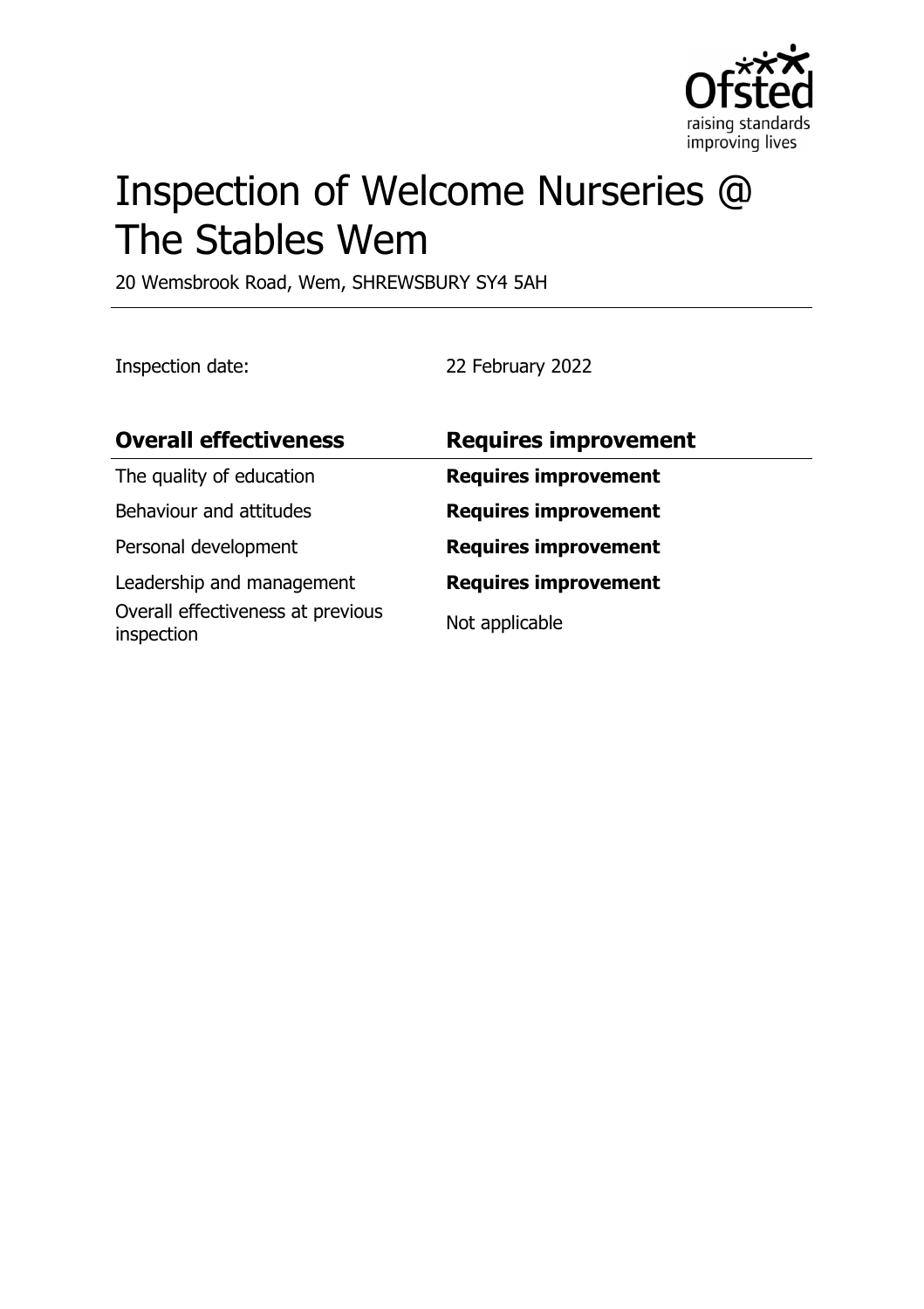

# **What is it like to attend this early years setting?**

#### **The provision requires improvement**

The provider does not ensure the manager and staff are provided with the support and professional development they need. This means teaching is variable and assessment for two-year-olds is weak. Therefore, children do not make good progress. In addition, the provider and staff do not maintain records to aid the effective running of the nursery. Despite this, staff have strong relationships with children. Parents comment on the warm relationships they have with staff.

Key persons meet children's care needs well because of the information they gather from parents. Despite some aspects of assessment being weak, staff do provide regular information for parents. One of the ways they do this is through parent consultations. Staff complete these via telephone currently, due to the risk assessments in place in response to the COVID-19 pandemic. Key persons are confident to share any concerns they have for a child's health with parents. This enables parents to seek the medical treatment they need for their child. Staff make appropriate reasonable adjustments to offer an inclusive service for children.

Communication is a focus of the curriculum at this nursery. While teaching is not always good, children do learn some skills. This includes saying single words, listening and responding to questions and joining in with some familiar songs and rhymes.

Children do not always benefit from good-quality teaching to support their behaviour development. For example, when children throw toys on the floor repeatedly, the teaching of expected behaviour differs between staff because some staff are less skilled. Therefore, children do not consistently learn what is expected of them. That said, they learn to recognise and label some emotions.

### **What does the early years setting do well and what does it need to do better?**

- $\blacksquare$  The provider and manager have a strong focus on staff well-being and workload. Although, this monitoring of staff does not help to develop practice further. There are not yet effective methods in place to identify and address weaknesses swiftly. The manager, deputy and room leaders need further support to help them to understand how to improve the overall quality of the nursery.
- $\blacksquare$  The provider has procedures in place for staff to follow to maintain the required records. This includes recording the attendance of staff and children. Staff do not maintain these records effectively to ensure they are accurate and up to date. In addition, the policies used by the provider are not personalised to the nursery. They do not reflect the staffing structure and the key personnel working at this nursery. This leads to confusion in staff's understanding of procedures.
- $\blacksquare$  The manager has some plans for the curriculum. They know what they want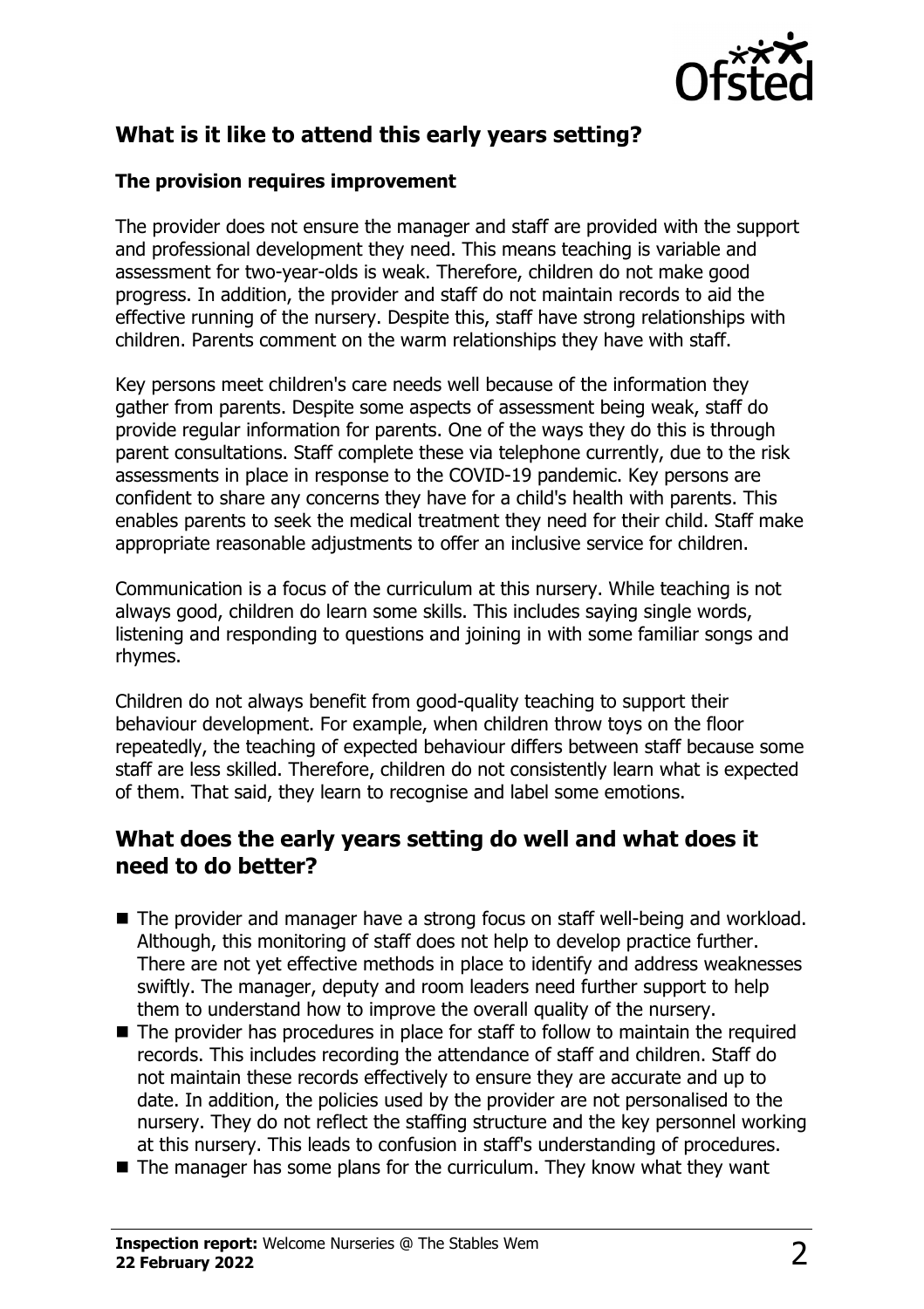

children of different ages to learn over time. However, the provider has not given the manager sufficient support and supervision. This means they have not yet developed the knowledge and skills needed to lead the curriculum effectively. The curriculum plans are not yet ambitious for all children, specifically in the context of COVID-19.

- $\blacksquare$  The room leader of the toddler room understands her role and responsibilities to carry out the progress check for children aged between two and three years. Other staff working with two-year-olds do not. This is because they have not received effective professional development, coaching and mentoring. Parents do not receive a written summary of their child's development. Where staff do complete the progress check, the quality is inconsistent.
- $\blacksquare$  Children do not receive sufficient challenge to help them to make the best possible progress. This is because of weaknesses in staff supervision and professional development. For example, in the baby room, when the room leader is called away from activities, other staff do not understand their role in leading activities to teach children effectively. Nevertheless, children do gain some knowledge and skills from their starting points. For example, pre-school children recall the story about three little pigs. They make a straw house, a house made out of sticks and stack blocks to pretend to build a house out of bricks.
- $\blacksquare$  The provider has plans to renovate the nursery environment, although, this has not yet started. While some staff are working hard to deliver good-quality teaching through the learning environments. This is not consistent in all the rooms. This results in some children only making satisfactory progress.
- $\blacksquare$  Staff promote children's personal development. They give children some messages about the importance of healthy lifestyles, including oral hygiene. The curriculum goes some way to preparing children for life in modern Britain. For instance, staff introduce the concept of democracy to help children to understand that the majority wins.

# **Safeguarding**

The arrangements for safeguarding are effective.

Staff have a sufficient knowledge of safeguarding. This enables them to identify concerns about a child's welfare and report their concern to one of the company safeguarding leads. Staff know how to raise an allegation or concern about others working in the nursery. Staff complete checks of the nursery premises to identify hazards and take steps to help reduce risks. This helps to ensure the environments are safe. The provider does not maintain recruitment records in good order. Despite this, staff suitability has been checked, to help ensure they are suitable to work with children.

## **What does the setting need to do to improve?**

#### **To meet the requirements of the early years foundation stage and Childcare Register the provider must:**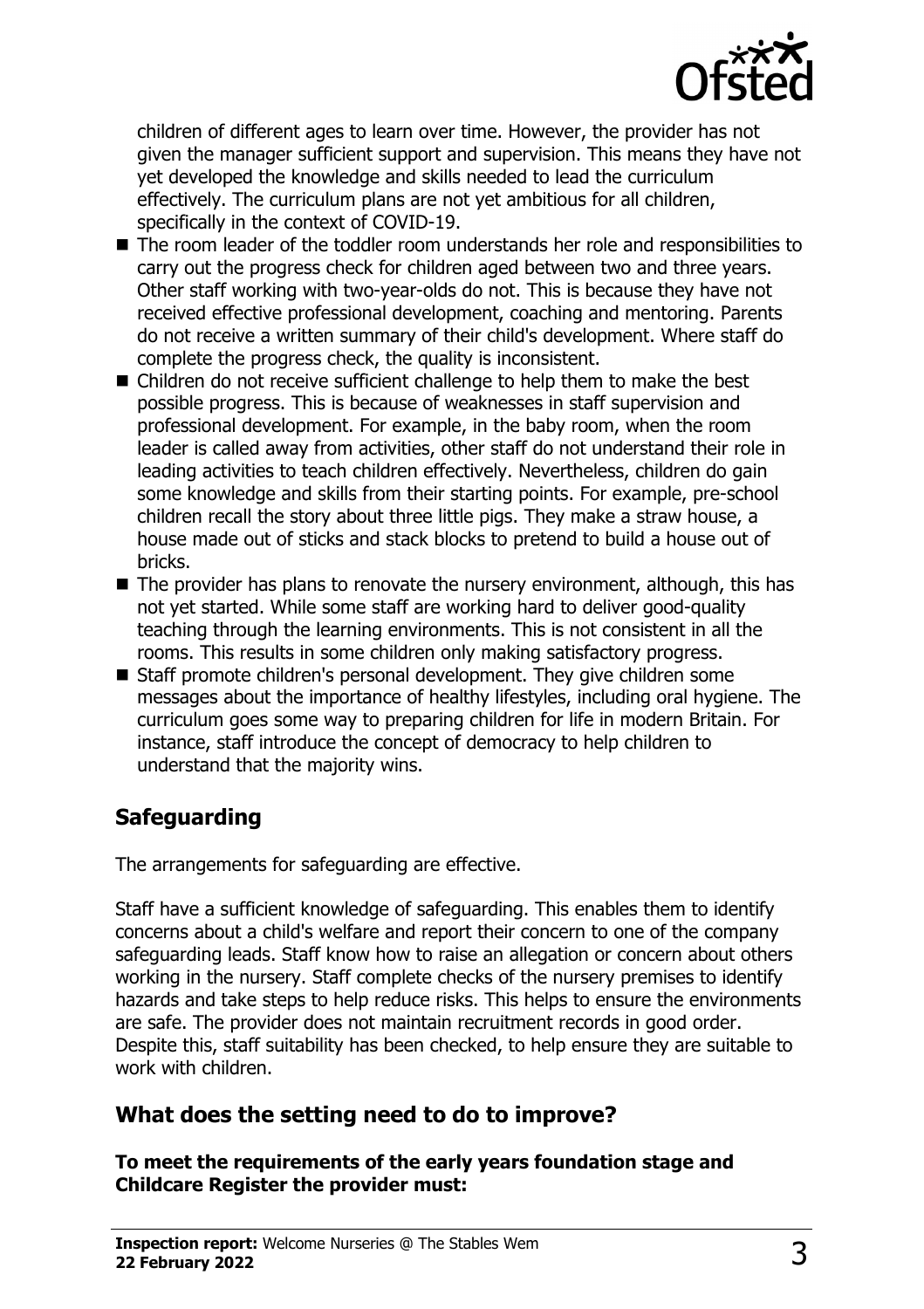

|                                                                                                                                                                                                                                                                                                                                                              | Due date   |
|--------------------------------------------------------------------------------------------------------------------------------------------------------------------------------------------------------------------------------------------------------------------------------------------------------------------------------------------------------------|------------|
| provide staff with appropriate<br>professional development to ensure that<br>they have the knowledge and skills to<br>fulfil their roles and responsibilities                                                                                                                                                                                                | 20/05/2022 |
| implement effective supervision of all<br>staff, including the manager, to ensure<br>that they receive coaching and<br>mentoring to improve their personal<br>effectiveness and provide at least a good<br>standard of education                                                                                                                             | 20/05/2022 |
| maintain accurate and up-to-date<br>records that are available for inspection                                                                                                                                                                                                                                                                                | 22/04/2022 |
| complete the progress check for all<br>children between the age of two and<br>three years, and provide parents with a<br>written summary of their child's<br>development, identifying their child's<br>strengths, any areas where their child's<br>progress is less than expected and the<br>activities and strategies to address any<br>issues or concerns. | 22/04/2022 |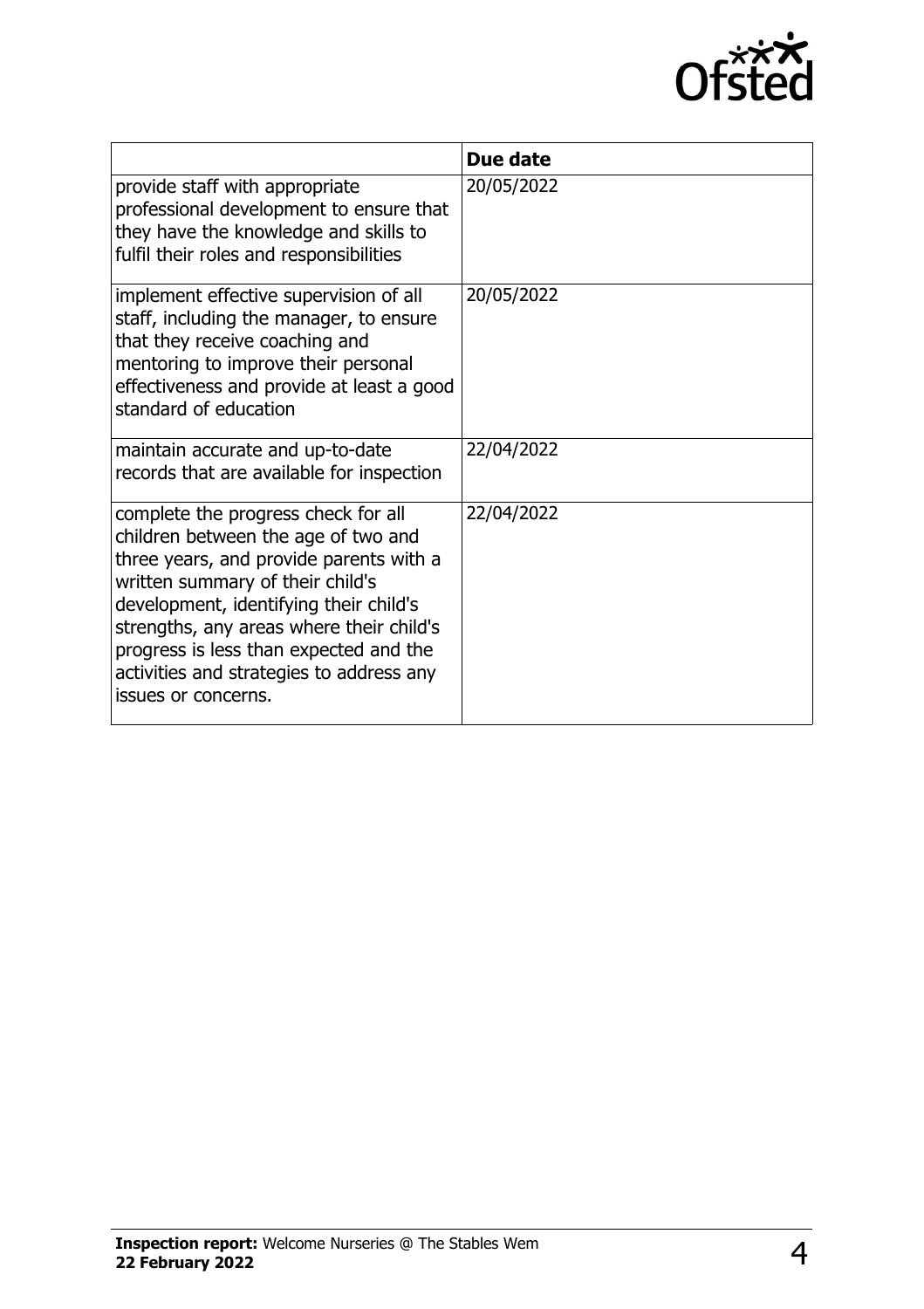

| <b>Setting details</b>                         |                                                        |
|------------------------------------------------|--------------------------------------------------------|
| Unique reference number                        | 2635049                                                |
| <b>Local authority</b>                         | Shropshire                                             |
| <b>Inspection number</b>                       | 10221386                                               |
| <b>Type of provision</b>                       | Childcare on non-domestic premises                     |
| <b>Registers</b>                               | Early Years Register, Compulsory Childcare<br>Register |
| Day care type                                  | Full day care                                          |
| Age range of children at time of<br>inspection | $0$ to $4$                                             |
| <b>Total number of places</b>                  | 54                                                     |
| Number of children on roll                     | 42                                                     |
| Name of registered person                      | <b>Welcome Nurseries Ltd</b>                           |
| Registered person unique<br>reference number   | 2576357                                                |
| <b>Telephone number</b>                        | 01939232723                                            |
| Date of previous inspection                    | Not applicable                                         |

## **Information about this early years setting**

Welcome Nurseries @ The Stables Wem was registered in 2021. It is part of a group of nurseries operated by Welcome Nurseries Ltd. The nursery is open Monday to Friday, from 8am until 6pm, all year round. The provider employs nine members of childcare staff. Of these, eight hold recognised early years qualifications. The provider receives funding to provide free early education for two-, three- and four-year-old children.

## **Information about this inspection**

**Inspector** Scott Thomas-White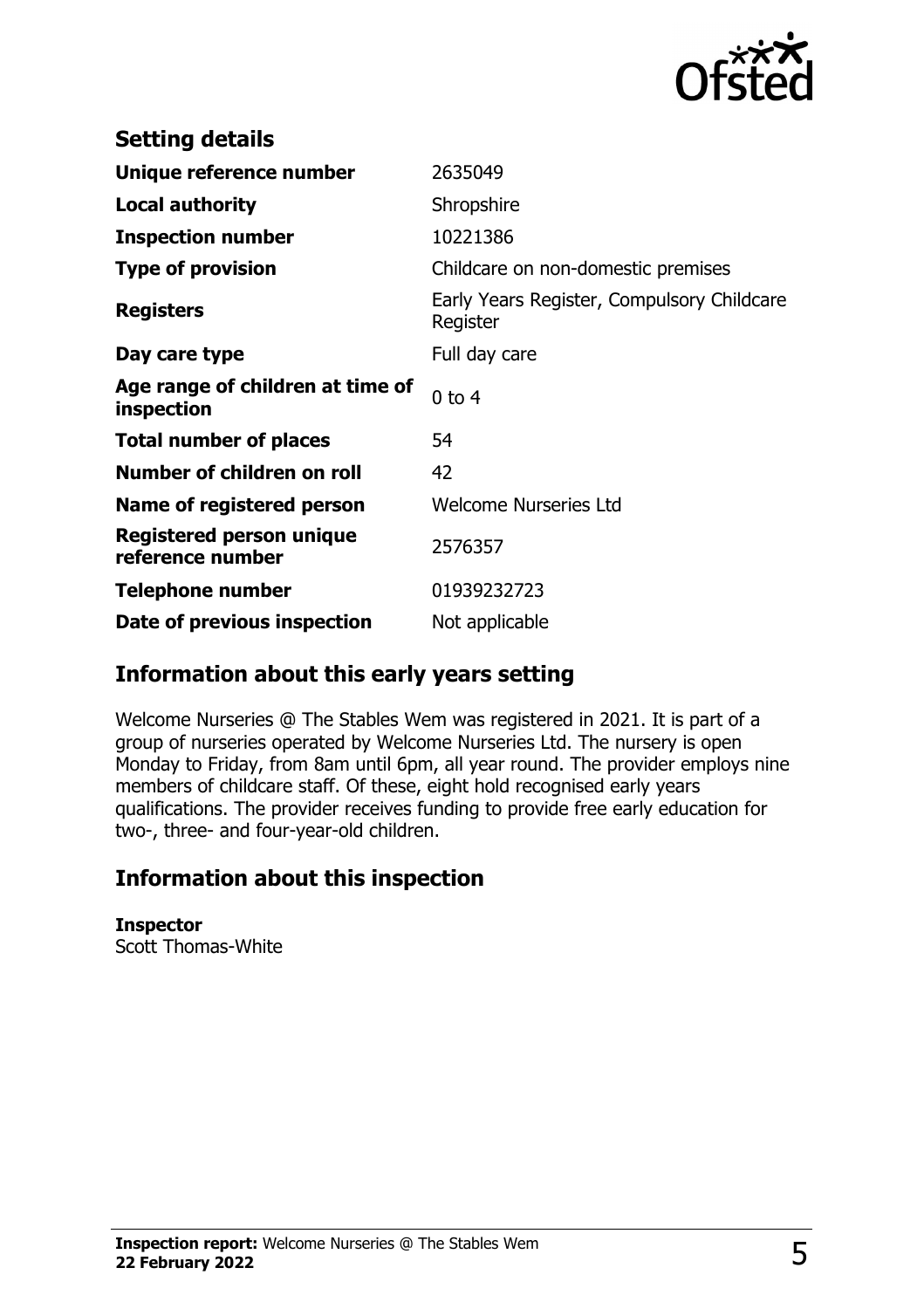

#### **Inspection activities**

- $\blacksquare$  This was the first routine inspection the provider received since the COVID-19 pandemic began. The inspector discussed the impact of the pandemic with the provider and has taken that into account in their evaluation of the provider.
- The manager and inspector completed a learning walk together of all areas of the nursery and discussed the early years curriculum. The inspector observed the quality of education being provided, and assessed the impact that this was having on children's learning.
- Parents shared their views of the nursery, in writing, with the inspector. Children communicated with the inspector during the inspection. The inspector talked to staff at appropriate times during the inspection and took account of their views.
- $\blacksquare$  The inspector carried out two joint observations and evaluated an activity with the manager.
- $\blacksquare$  The inspector spoke with the manager about the leadership and management of the nursery. He looked at relevant documentation and reviewed evidence of the suitability of staff working in the nursery.

We carried out this inspection under sections 49 and 50 of the Childcare Act 2006 on the quality and standards of provision that is registered on the Early Years Register. The registered person must ensure that this provision complies with the statutory framework for children's learning, development and care, known as the early years foundation stage.

If you are not happy with the inspection or the report, you can [complain to Ofsted](http://www.gov.uk/complain-ofsted-report).